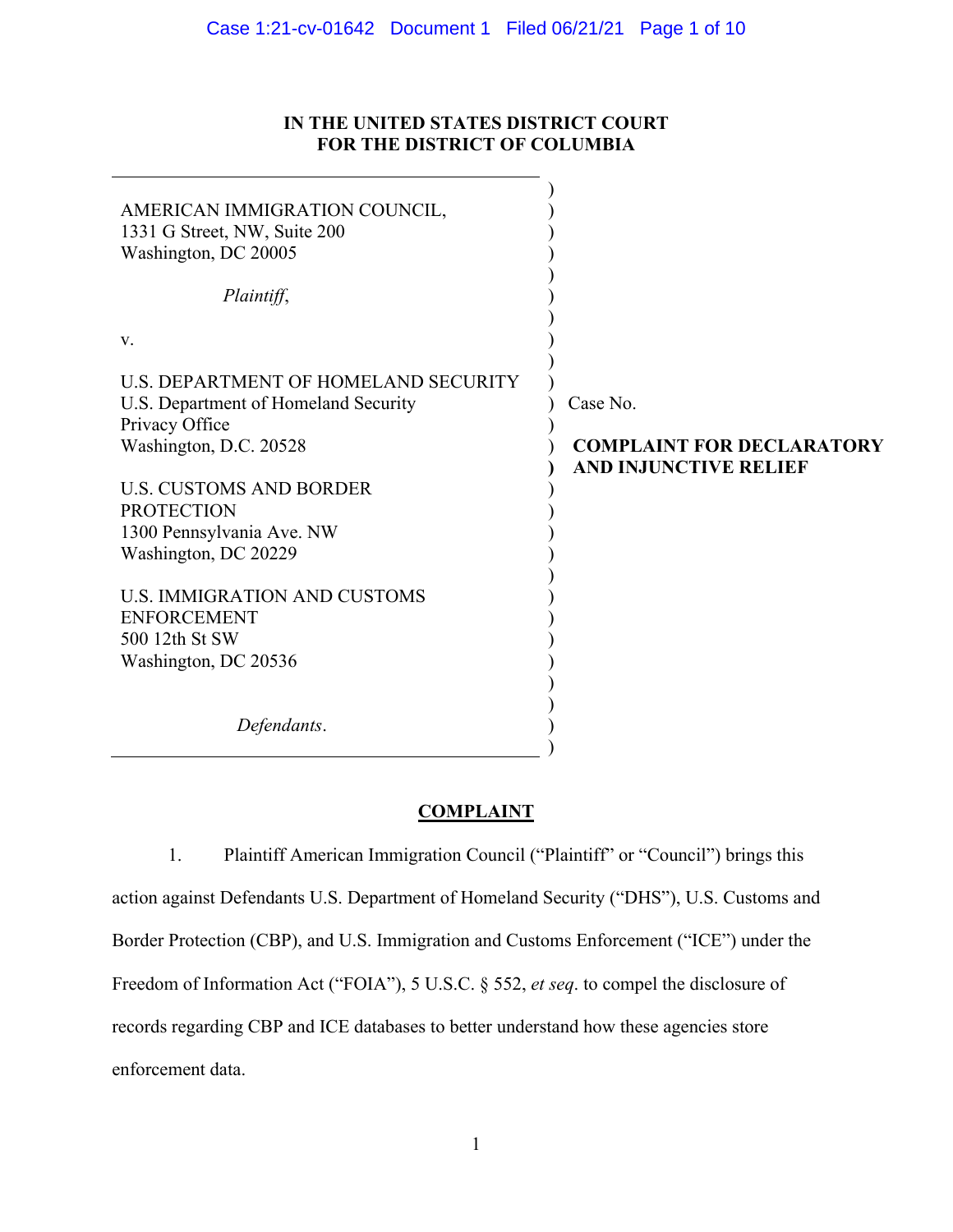### Case 1:21-cv-01642 Document 1 Filed 06/21/21 Page 2 of 10

2. DHS employs a complicated and obscure network of databases, information systems, and data sharing methods that are largely shielded from public view. DHS' two primary immigration enforcement agencies—CBP and ICE—use these databases and systems as part of their operations and to store data.

3. To obtain information held by CBP and ICE, individuals must pursue requests under FOIA, one of the few tools the public uses to obtain information that the government does not proactively disclose. Each year, CBP and ICE collectively receive more than 100,000 FOIA requests.

4. Without a clear understanding of the complicated web of databases and recordkeeping systems that these agencies maintain, requesters are not able to obtain information efficiently and successfully through FOIA requests. As a result, as a practical matter, important data and information about CBP and ICE operations and enforcement practices are unattainable.

#### **JURISDICTION AND VENUE**

5. This Court has jurisdiction over this action pursuant to 5 U.S.C. § 552(a)(4)(B) and 28 U.S.C. § 1331.

6. Venue is proper in this district pursuant to  $5$  U.S.C.  $\S$   $552(a)(4)(B)$  and  $28$  U.S.C.  $§$  1391(e)(1)(C) because the Council's principal place of business is in the District of Columbia.

7. The Council filed its FOIA request with Defendant CBP on March 5, 2021 and its request with Defendant ICE on March 15, 2021. Neither CBP nor ICE has made a determination on the request or produced responsive documents. The Council has exhausted its administrative remedies in connection with the requests. 5 U.S.C.  $\S$  552(a)(6)(C)(i).

## **PARTIES**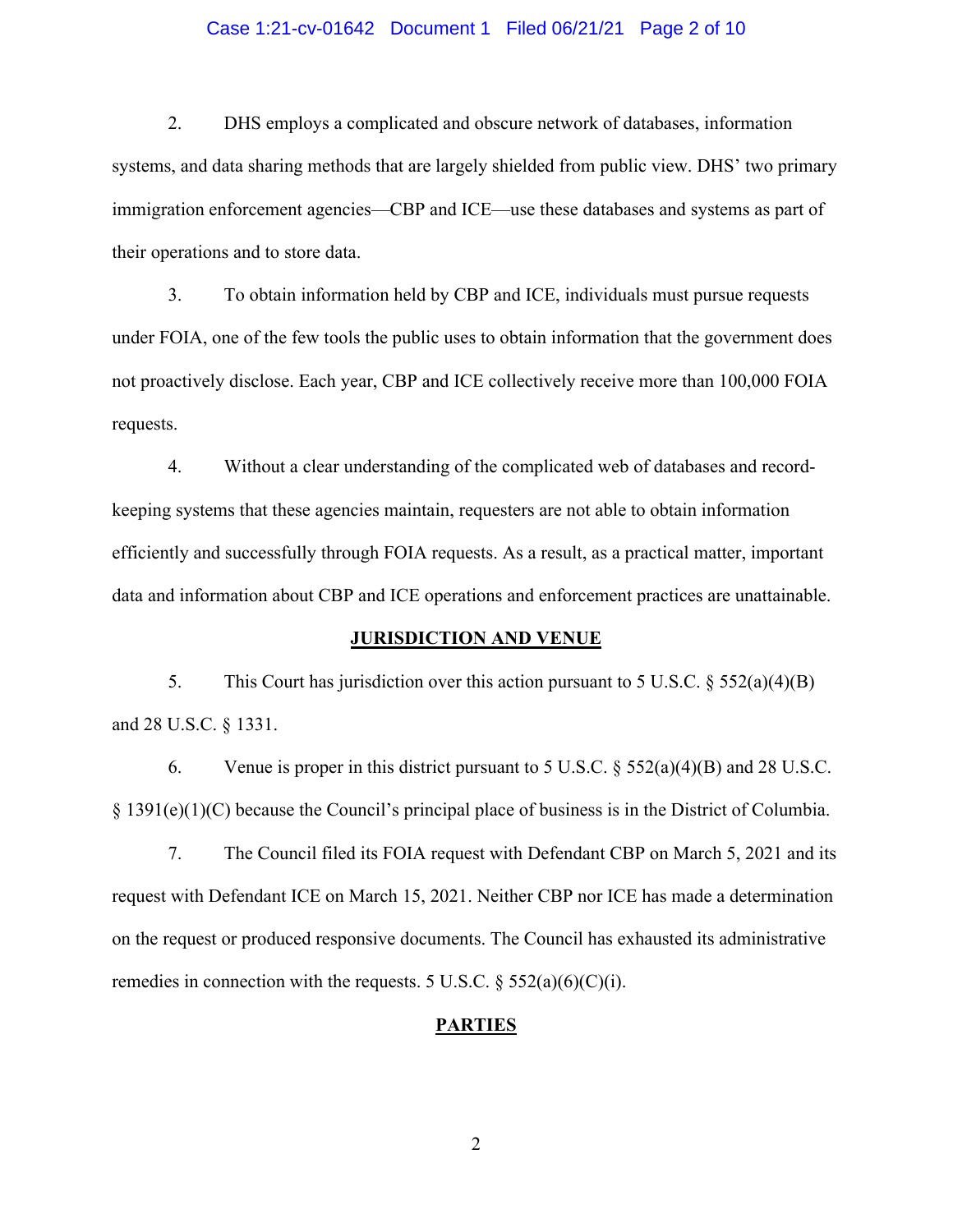#### Case 1:21-cv-01642 Document 1 Filed 06/21/21 Page 3 of 10

8. Plaintiff Council is a tax-exempt, not-for-profit educational and charitable organization under Section  $501(c)(3)$  of the Internal Revenue Code. Its principal place of business is at 1331 G Street, NW, Suite 200, Washington, D.C. 20005. The Council was established to increase public understanding of immigration law and policy, advocate for the fair and just administration of our immigration laws, protect the legal rights of noncitizens and citizens, and educate the public about the enduring contributions of America's immigrants. Through research and analysis, the Council has become a leading resource for policymakers and opinion makers at the national, state, and local levels who seek to understand the power and potential of immigration and to develop policies that are based on facts rather than myths. The Council seeks to hold the government accountable for unlawful conduct and restrictive interpretations of the law and for failing to ensure that the immigration laws are implemented and executed in a manner that comports with due process through the pursuit of transparency and impact litigation.

9. Defendant DHS is a department of the executive branch of the U.S. government and is an agency within the meaning of 5 U.S.C. § 552(f). DHS is responsible for enforcing federal immigration laws. Upon information and belief, DHS has possession and control over the records requested by the Council.

10. Defendant CBP is a component agency of DHS and an agency within the meaning of 5 U.S.C. § 552(f). CBP is the largest law enforcement agency in the United States. CBP is the primary agency tasked with enforcement of rules surrounding inspection and admission at the U.S. border and ports of entry. Upon information and belief, CBP has possession and control over the records requested by the Council.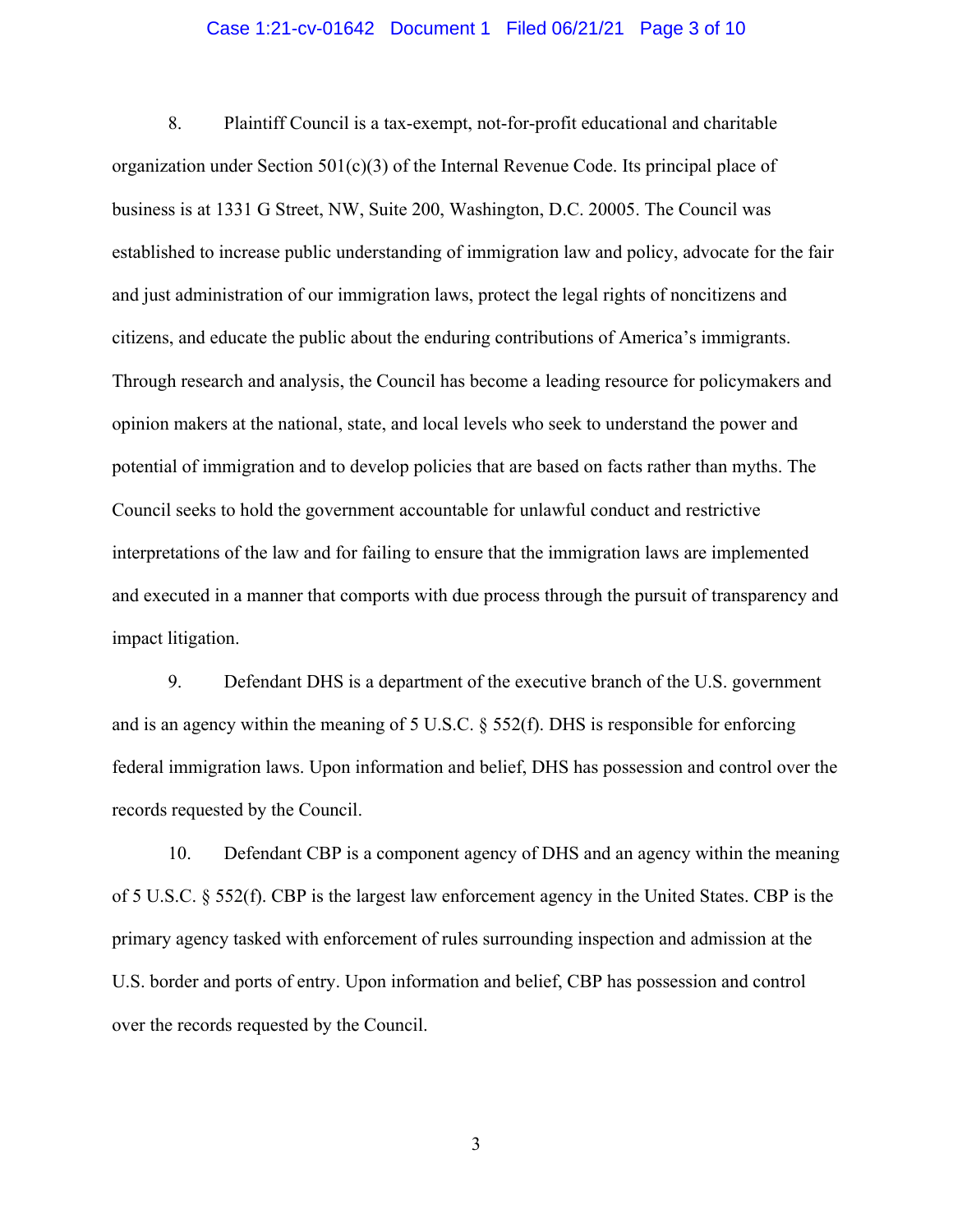#### Case 1:21-cv-01642 Document 1 Filed 06/21/21 Page 4 of 10

11. Defendant ICE is a component agency of DHS and an agency within the meaning of 5 U.S.C. § 552(f). It is the principal investigative arm of DHS and is charged with criminal and civil enforcement of the immigration laws. Upon information and belief, ICE has possession and control over the records requested by the Council.

#### **STATUTORY AND REGULATORY BACKGROUND**

12. Upon a request for records, FOIA requires an agency to make a determination on a FOIA request, stating whether it will comply with the request within 20 working days. 5 U.S.C. § 552(a)(6)(A)(i); 6 C.F.R. § 5.6(c). If unusual circumstances apply, then an agency may request, by written notice, an additional 10 working days to issue its determination. 5 U.S.C. § 552(a)(6)(B)(i).

13. FOIA requires each agency (1) to conduct a search reasonably calculated to uncover all responsive documents; and (2) to promptly make available such responsive records. 5 U.S.C.  $\S$  552(a)(3)(A), (C).

14. If an agency fails to comply with the time periods set forth in the statute, then the requester is "deemed to have exhausted his administrative remedies," and may seek judicial review. 5 U.S.C.  $\S 552(a)(6)(C)(i)$ ; (E)(iii).

15. As of the date of this complaint, three months after filing FOIA requests with CBP and ICE, Defendants still have not made a determination on the requests or produced responsive records.

#### **STATEMENT OF FACTS**

16. The public currently faces significant obstacles in accessing immigration data and records. CBP and ICE's record-keeping methods are not well known and contribute to ineffective requests uninformed by agency record-keeping practices. Disclosure of the requested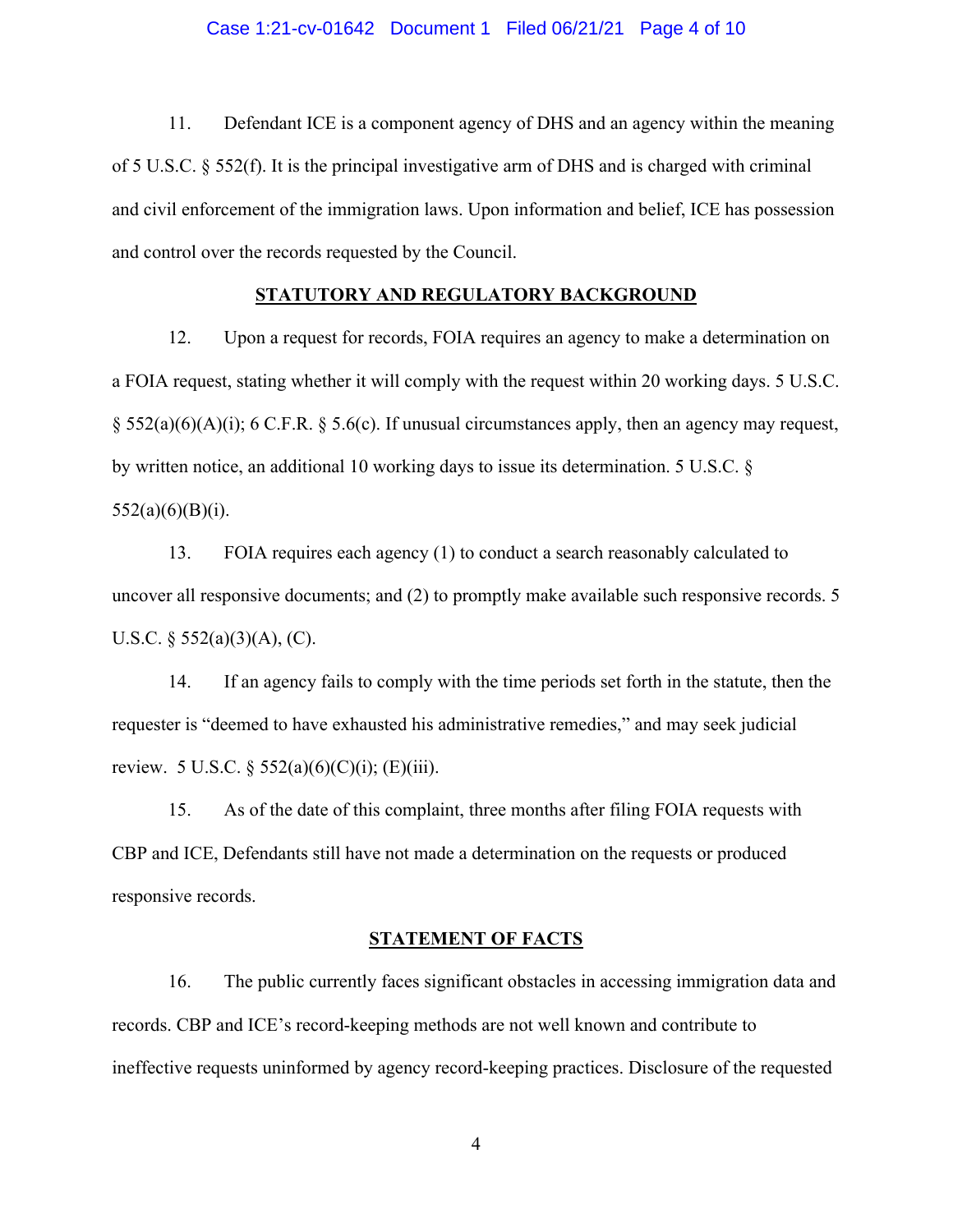#### Case 1:21-cv-01642 Document 1 Filed 06/21/21 Page 5 of 10

information will advance the general public's understanding of the data and records the agency maintains and how to access them, resulting in a greater public awareness and understanding of the operations of our nation's immigration enforcement agencies.

17. CBP and ICE are just two of DHS' twenty-two component agencies yet receive nearly one-third (29 percent) of the Department's budget outlay. The operations and actions, including enforcement activities, of CBP and ICE are significant and impact the public. In Fiscal Year (FY) 2020, ICE Enforcement and Removal Operations (ERO) conducted more than 100,000 arrests for administrative violations of immigration laws. U.S. Border Patrol, part of CBP, reported 859,501 total apprehensions in FY 2019, the most recent year with data available on CBP's website. Arrests and other encounters with immigration enforcement agencies affect communities and families, in addition to the person targeted. CBP and ICE Enforcement and Removal Operations (ERO) arrests led to nearly 183,000 book-ins to ICE custody in FY 2020.

18. Despite the large staff and extensive enforcement efforts of the two agencies, their commitment to timely, public disclosure is lacking. The CBP and ICE Information Libraries and FOIA resource pages provide limited updated information and do not make information about their databases available. Separately, DHS lists System of Records Notices (SORNs) and Privacy Impact Assessments (PIAs) for all component agencies. However, these notices do not describe the full scope of information and/or records maintained in a database or system. Furthermore, a SORN and/or PIA is not required for every database used. As a result, the public must rely heavily on accountability mechanisms such as FOIA. Too often FOIA requests to CBP and ICE are duplicative or ineffective. The information Plaintiff seeks from CBP and ICE would enhance the public's understanding of agency operations and ability to submit more specific and effective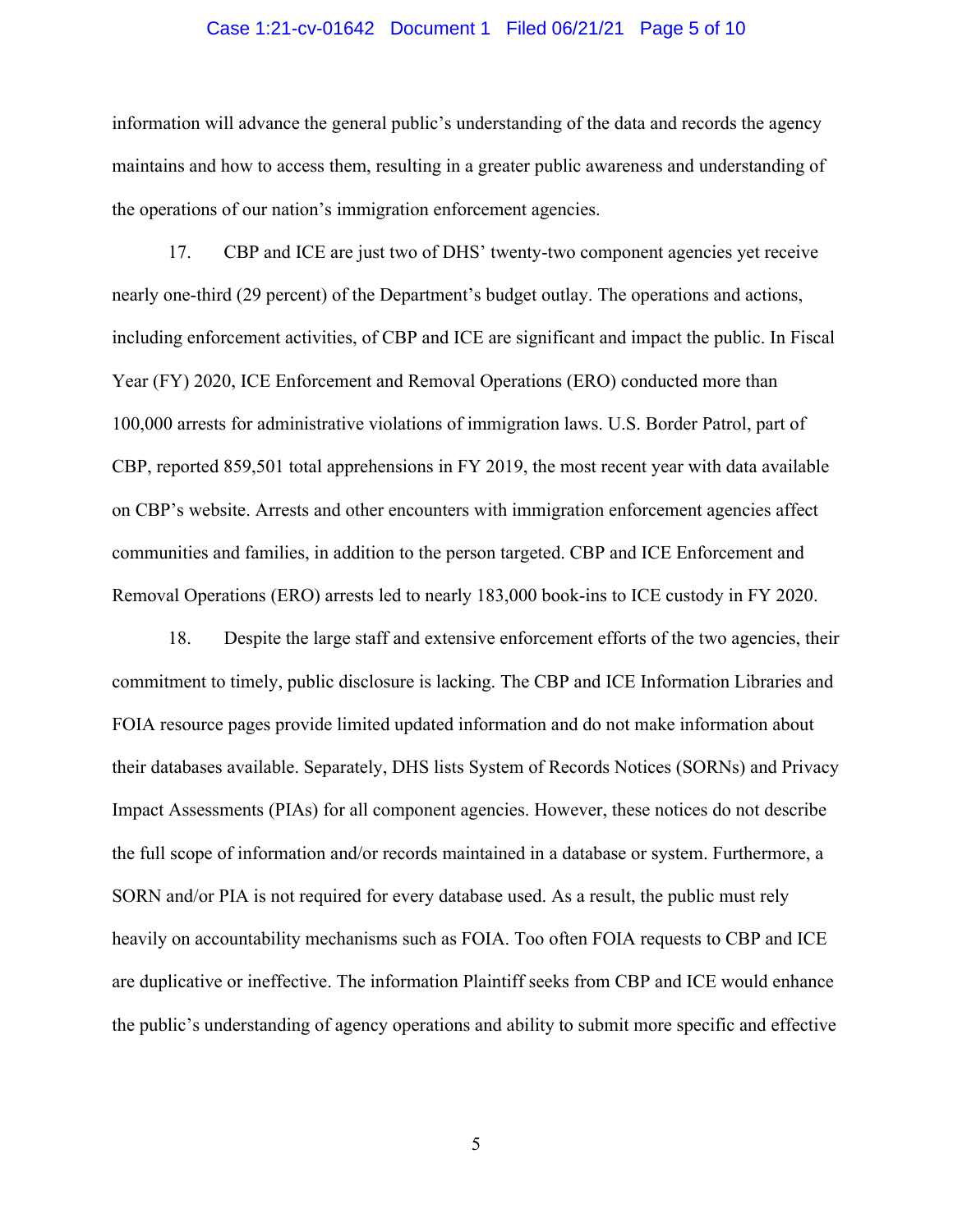#### Case 1:21-cv-01642 Document 1 Filed 06/21/21 Page 6 of 10

requests for information. In the end, this supports both the public interest and the agencies' FOIA operations.

#### *The Council's CBP FOIA Request*

19. Plaintiff Council submitted a FOIA request to CBP on March 5, 2021 seeking CBP's Corporate Data Dictionary, which includes standard terms and definitions used in CBP data, and a list of all CBP databases. The FOIA request is attached as Exhibit A.

20. CBP acknowledged receipt of the request on March 8, 2021 and requested an additional 10 days beyond the 20 working days under the FOIA statute to comply with the FOIA request. 5 U.S.C. § 552(a)(6)(B); 6 C.F.R. § 5.5(c). A copy of CBP's letter is attached as Exhibit B.

21. On March 8, 2021, CBP sent an electronic message to the Council stating that the Plaintiff's request for fee waiver for the FOIA request was granted in full. (Exhibit C).

22. Plaintiff called CBP on April 15, 2021 and no one answered. Plaintiff left a message requesting the status of the FOIA request. CBP called Plaintiff on April 16, 2021 and stated that there was no progress or update.

23. If CBP's receipt date of March 8, 2021 is used to calculate the period for responding to the FOIA, CBP's thirty days expired on April 19, 2021.

24. Plaintiffs have not received any communication or other response to the FOIA request since April 16, 2021.

## *The Council's ICE FOIA Request*

25. Plaintiff Council submitted a FOIA request to ICE on March 15, 2021 seeking ICE Law Enforcement Systems and Analysis (LESA) Division presentations on ICE databases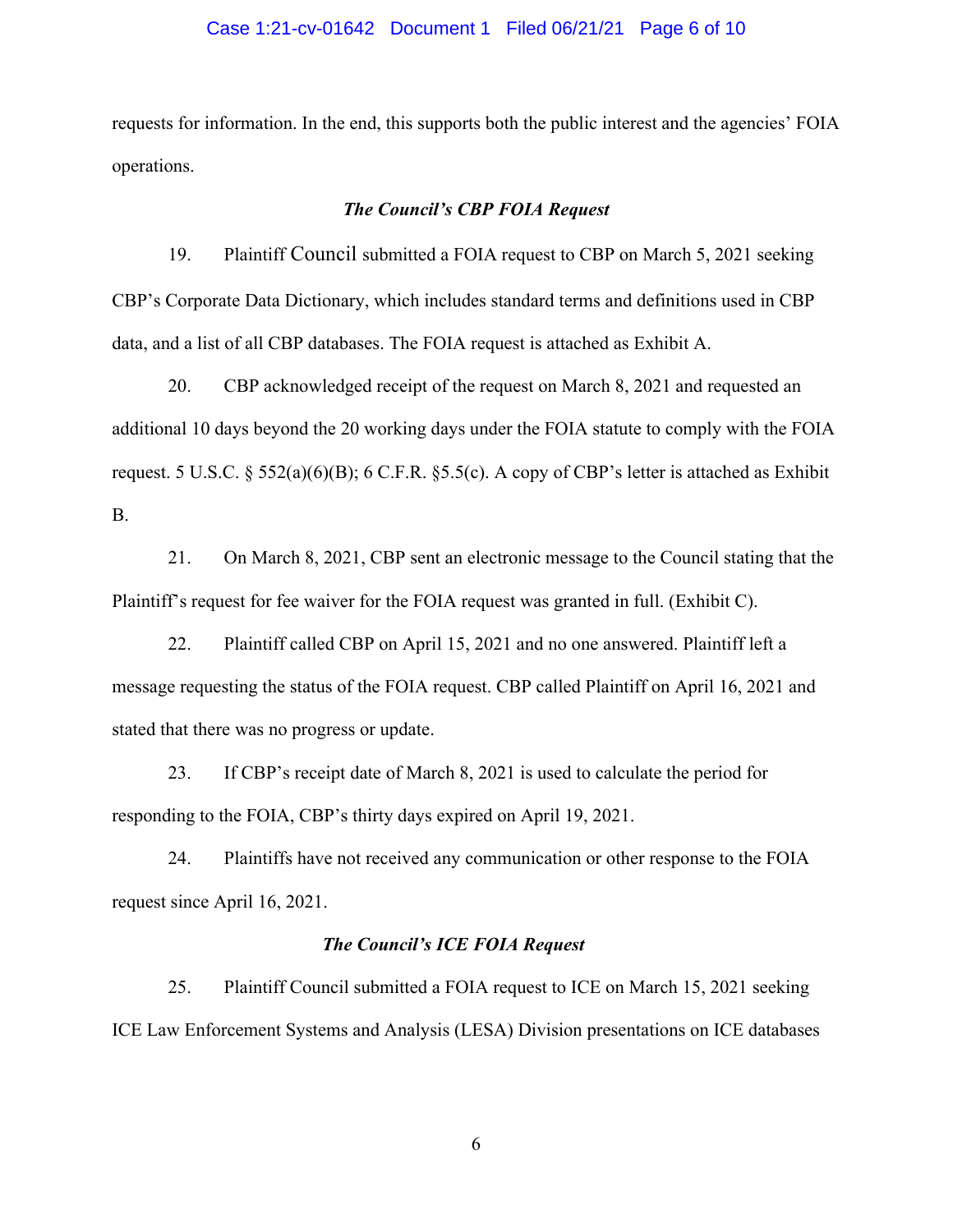#### Case 1:21-cv-01642 Document 1 Filed 06/21/21 Page 7 of 10

and a list of all ICE databases. Plaintiff also requested the tables and fields contained in the Enforcement Integrated Database (EID) and the codebook for the EID. (Exhibit D).

26. Plaintiff sent electronic messages to ICE on March 22, 2021, March 29, 2021, and April 15, 2021, seeking acknowledgement from ICE. No responses to the emails were received.

27. On May 4, 2021, Plaintiff contacted the FOIA Public Liaison for assistance in reaching ICE and obtaining a letter acknowledging Plaintiff's March 15, 2021 FOIA request. On May 12, 2021, the FOIA Public Liaison informed us of ICE intake delays and stated that the agency had logged and acknowledged the requests.

28. ICE subsequently submitted an acknowledgement letter to Plaintiff stating that the ICE FOIA Office "received" the request on May 4, 2021. ICE invoked a 10-day extension to respond. 5 U.S.C. § 552(a)(6)(B); 6 C.F.R. §5.5(c). (Exhibit E).

29. Plaintiff sent a message through DHS' FOIA Public Access Portal on May 5, 2021 alerting ICE that the agency's on-line system did not contain Plaintiff's complete FOIA request and that the agency still had not responded to Plaintiff's fee waiver request.

30. Plaintiff sent another electronic message to ICE on May 24, 2021 asking ICE to confirm that the full FOIA request was received in the system and for an update about the request for fee waiver. Plaintiff has not received a response to date.

31. Phone calls to ICE on April 15, 2021, May 4, 2021, and June 10, 2021 were routed to an automated message line with no space to take messages.

32. If ICE's receipt date, May 4, 2021—a date nearly two months after the electronic submission of the FOIA to ICE—is used to calculate the period for responding to the FOIA, ICE's thirty days expired on June 15, 2021.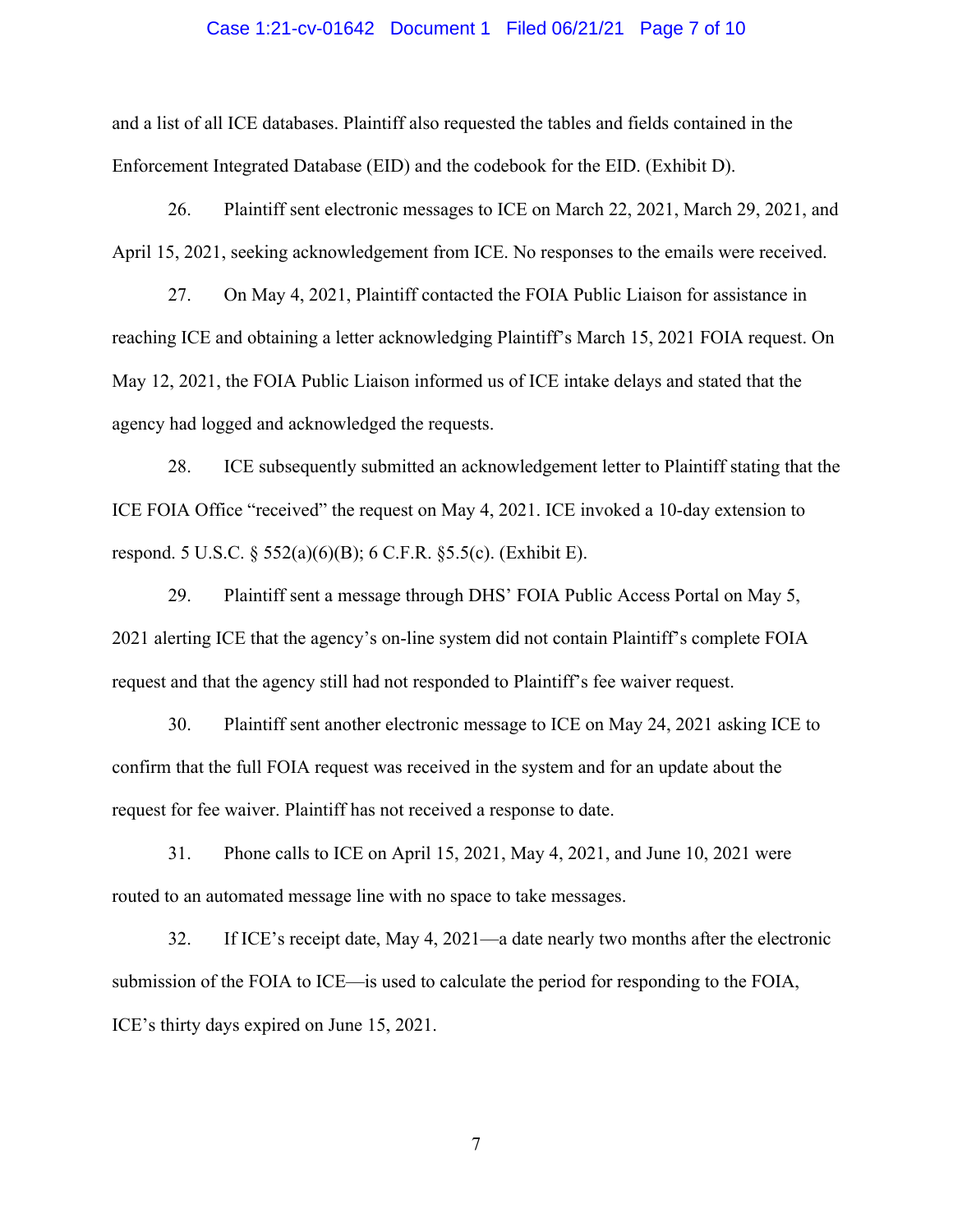## Case 1:21-cv-01642 Document 1 Filed 06/21/21 Page 8 of 10

33. Plaintiffs have not received any communication or other response to the FOIA request since May 4, 2021.

## **COUNT I Violation of FOIA, 5 U.S.C. § 552 for Failure to Timely Respond**

34. Plaintiff repeats the allegations in the foregoing paragraphs and incorporates them as though fully set forth herein.

35. Plaintiff properly requested records within the possession, custody, and control of Defendants.

36. Defendants are obligated to make a determination on Plaintiff's FOIA requests. 5

U.S.C. § 552(a)(6)(A)(i). Plaintiff has a legal right to a timely response to the FOIA requests and no legal basis exists for Defendants' failure to respond.

37. Defendants' failure to timely respond to Plaintiff's FOIA requests violates FOIA.

# **COUNT 2**

# **Violation of FOIA, 5 U.S.C. § 552 for Failure to Conduct an Adequate Search for Responsive Records**

38. Plaintiff repeats the allegations in the foregoing paragraphs and incorporates them as though fully set forth herein.

39. Plaintiff properly requested records within the possession, custody, and control of

Defendants.

40. Defendants are agencies subject to FOIA and therefore must make reasonable

efforts to search for requested records and to promptly make the requested records available.

U.S.C.  $\S$  552(a)(3)(C).

41. Defendant's failure to conduct an adequate search for responsive records violates FOIA.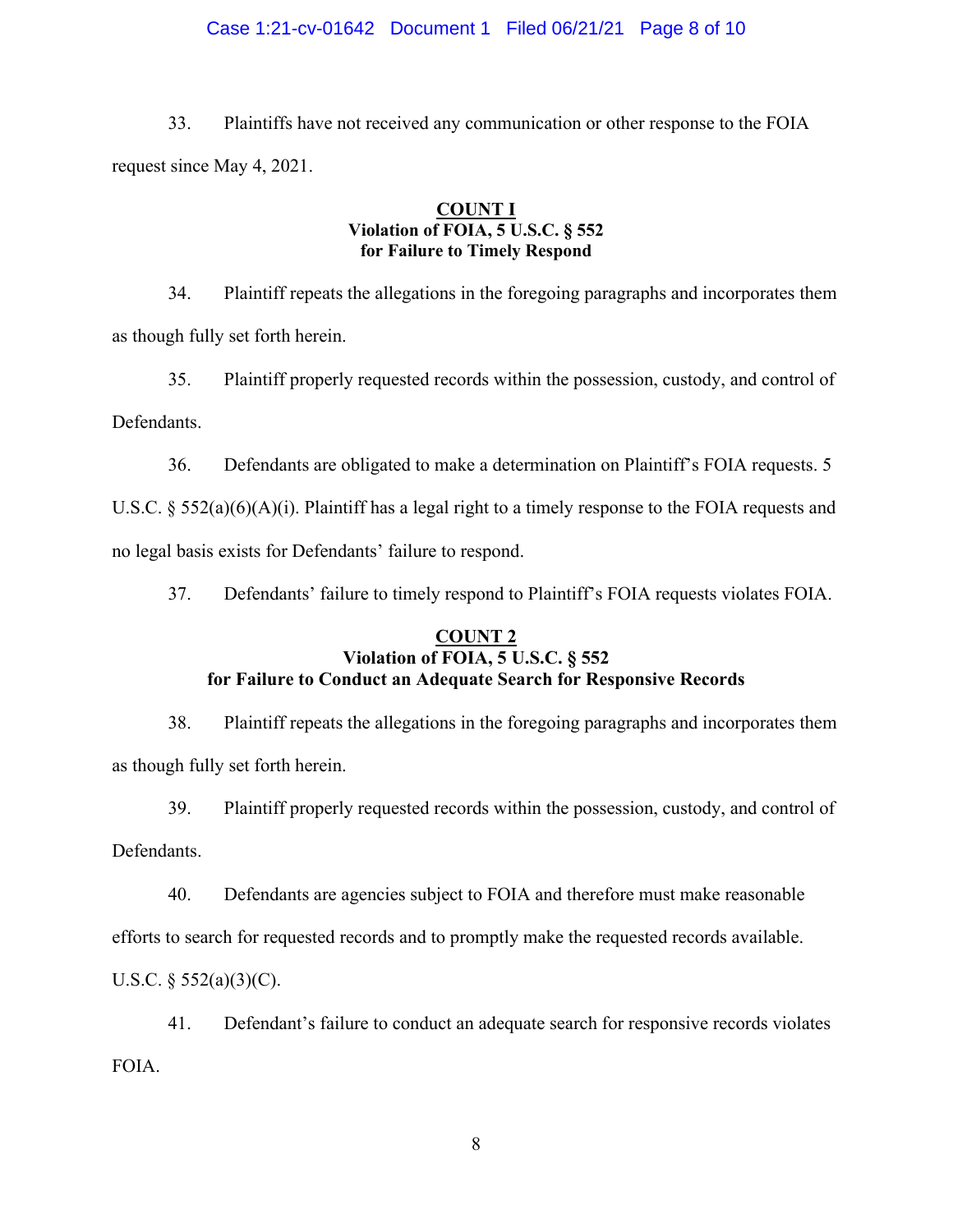# **COUNT 3 Violation of FOIA, 5 U.S.C. § 552 for Improper Withholding of Non-Exempt Responsive Records**

42. Plaintiff repeats the allegations in the foregoing paragraphs and incorporates them as though fully set forth herein.

43. Plaintiff properly requested records within the possession, custody, and control of Defendants.

44. Defendants are agencies subject to FOIA and must therefore release in response to FOIA requests any non-exempt records and provide a lawful reason for withholding any records.

45. Defendants' failure to provide all non-exempt responsive records violates FOIA.

# **PRAYER FOR RELIEF**

WHEREFORE, Plaintiff respectfully requests the Court:

- (1) Declare that Defendants CBP and ICE have failed to timely respond to Plaintiff's requests for agency records in violation of FOIA;
- (2) Order Defendants to conduct a reasonable search for records responsive to Plaintiff's FOIA requests;
- (3) Order Defendants to produce, within 20 days of the Court's order, or by a date deemed appropriate by the Court, non-exempt records responsive to Plaintiff's FOIA requests and indexes justifying the withholding of responsive records pursuant to FOIA exemptions;
- (4) Enjoin Defendants from continuing to withhold any and all non-exempt records responsive to Plaintiff's FOIA requests;
- (5) Award Plaintiff reasonable attorneys' fees and other litigation costs reasonably incurred in this action, pursuant to 5 U.S.C.  $\S$  552(a)(4)(E); and